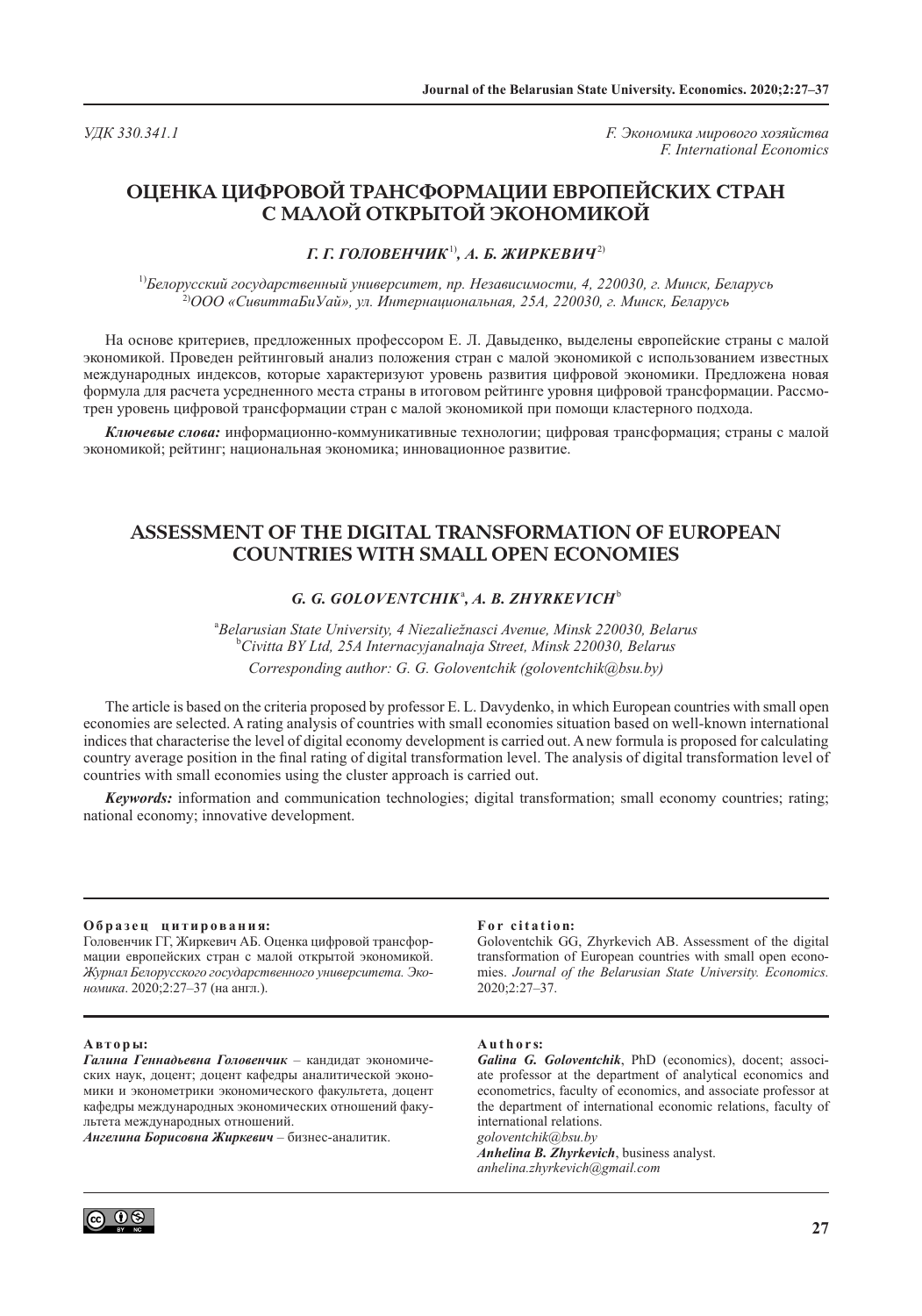The current era is characterised by transition from the industrial to the post-industrial development stage. The material basis of post-industrial civilisation is the knowledge economy. This economy is an innovative type of system that can generate the knowledge necessary for its growth and development. At the same time, the transition is ensured by the large-scale, full-format dissemination and use in all spheres of the modern society of information and communication technologies (hereinafter – ICT), which form the technical and technological core of the future intellectual economy. Over the past 10–15 years, as a result of the nascency (mainly in economically developed countries) of a host of fundamentally new business models and financial schemes based on ICT use, it has become possible to radically increase the efficiency of management and management, competitiveness at micro- and macrolevels. On the agenda is the issue of digital transformation of the economy, both national and global (see details in [1]).

Digital transformation involves the full integration of industry and digital technology to increase efficiency and optimise the process of resource allocation, improving business models and production methods. In response to the deep digital technologies integration in the real economy, not only new, but also traditional industries are constantly developing, new models of development and public administration are being created. Moreover, the digital transformation has led to improved management practices in a number of countries.

Countries with different development levels and economy scale are committing digital transformation. As part of the study of digital transformation issues, the most interesting countries for the Republic of Belarus are countries with small economies, which are more dependent on world conditions and competitiveness closely related to economy digitalisation in foreign markets. In this article, the study of digital transformation features is focused on European countries with small economies, as most of the international digital transformation indices (IMD world digital competitiveness index, Digital evolution index, Global connectivity index and Digital economy and society index) are calculated mainly for these countries.

Previously, countries with small economies were selected from all European countries based on the criteria proposed by professor E. L. Davydenko: the size of the country, as a rule, does not exceed 500 000 km<sup>2</sup>, the country's share in world GDP is not more than 1 %, country's GDP does not exceed 5 % of US GDP, population is more than 0.5 mln people, country's population does not exceed 6 % of US population, export quota exceeds global average of 30 % [2, p. 14]. Based on the proposed criteria, Andorra, Vatican, Cyprus, Liechtenstein, San Marino and Monaco were excluded from the analysis.

Analysis results, based on World Bank statistics<sup>1</sup>, are presented in table 1.

Table 1

| Country        | Economy size  | Population<br>people, mln | Share of US<br>population, % | GDP, mln US<br>dollars | Share of world<br>GDP, $%$ | Share of US<br>GDP, $\%$ |
|----------------|---------------|---------------------------|------------------------------|------------------------|----------------------------|--------------------------|
| Germany        | Large         | 82.1                      | 25.3                         | 3 996 759.3            | 4.7                        | 19.5                     |
| United Kingdom | Large         | 66.2                      | 20.4                         | 2 825 208.0            | 3.3                        | 13.8                     |
| France         | Large         | 65.0                      | 20.0                         | 2 777 535.2            | 3.2                        | 13.6                     |
| Italy          | Large         | 59.4                      | 18.3                         | 2 073 902.0            | 2.4                        | 10.1                     |
| Spain          | Large         | 46.4                      | 14.3                         | 1 426 189.1            | 1.7                        | 7.0                      |
| Ukraine        | Controversial | 44.2                      | 13.6                         | 130 832.4              | 0.2                        | 0.6                      |
| Poland         | Controversial | 38.2                      | 11.8                         | 585 782.9              | 0.7                        | 2.9                      |
| Romania        | Controversial | 19.7                      | 6.1                          | 239 552.5              | 0.3                        | 1.2                      |
| Netherlands    | Controversial | 17.0                      | 5.2                          | 913 658.5              | 1.1                        | 4.5                      |
| Belgium        | Small         | 11.4                      | 3.5                          | 531 766.9              | 0.6                        | 2.6                      |
| Greece         | Small         | 11.2                      | 3.5                          | 218 031.8              | 0.3                        | 1.1                      |
| Czech Republic | Small         | 10.6                      | 3.3                          | 245 225.9              | 0.3                        | 1.2                      |
| Portugal       | Small         | 10.3                      | 3.2                          | 237 978.9              | 0.3                        | 1.2                      |

#### **European states classification depending on economy and population size (data for 2019)**

1 DataBank. World Development Indicators // World Bank [Electronic resource]. URL: https://data.worldbank.org/indicator/?tabfeatured (date of access: 26.05.2020).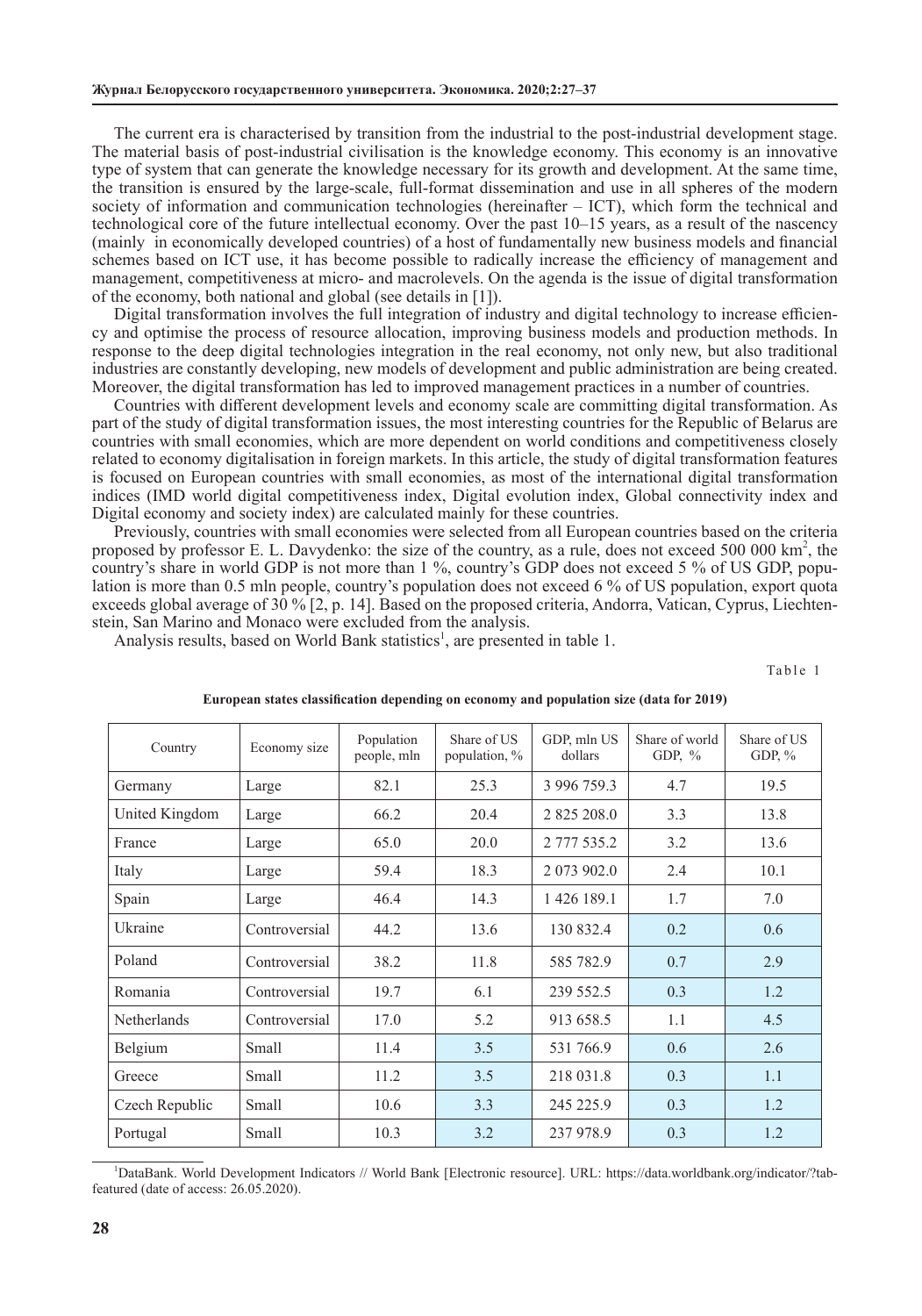| Country                   | Economy size | Population<br>people, mln | Share of US<br>population, % | GDP, mln US<br>dollars | Share of world<br>GDP, % | Share of US<br>GDP, % |
|---------------------------|--------------|---------------------------|------------------------------|------------------------|--------------------------|-----------------------|
| Sweden                    | Small        | 9.9                       | 3.1                          | 551 031.7              | 0.6                      | 2.7                   |
| Hungary                   | Small        | 9.7                       | 3.0                          | 155 703.1              | 0.2                      | 0.8                   |
| <b>Belarus</b>            | Small        | 9.5                       | 2.9                          | 59 662.5               | 0.1                      | 0.3                   |
| Austria                   | Small        | 8.7                       | 2.7                          | 455 736.6              | 0.5                      | 2.2                   |
| Switzerland               | Small        | 8.5                       | 2.6                          | 705 501.3              | 0.8                      | 3.4                   |
| Bulgaria                  | Small        | 7.1                       | 2.2                          | 65 133.0               | 0.1                      | 0.3                   |
| Serbia                    | Small        | 8.8                       | 2.7                          | 50 508.4               | 0.1                      | 0.2                   |
| Denmark                   | Small        | 5.7                       | 1.8                          | 352 058.4              | 0.4                      | 1.7                   |
| Finland                   | Small        | 5.5                       | 1.7                          | 237 961.0              | 0.3                      | 1.2                   |
| Slovakia                  | Small        | 5.4                       | 1.7                          | 106 472.2              | 0.1                      | 0.5                   |
| Norway                    | Small        | 5.3                       | 1.6                          | 434 750.9              | 0.5                      | 2.1                   |
| Ireland                   | Small        | 4.8                       | 1.5                          | 382 487.5              | 0.4                      | 1.9                   |
| Croatia                   | Small        | 4.2                       | 1.3                          | 60 805.7               | 0.1                      | 0.3                   |
| Moldova                   | Small        | 4.1                       | 1.3                          | 11 309.1               | 0.0                      | 0.1                   |
| Bosnia<br>and Herzegovina | Small        | 3.5                       | 1.1                          | 19 781.8               | 0.0                      | 0.1                   |
| Albania                   | Small        | 2.9                       | 0.9                          | 15 058.9               | 0.0                      | 0.1                   |
| Lithuania                 | Small        | 2.9                       | 0.9                          | 53 251.4               | 0.1                      | 0.3                   |
| North Macedonia           | Small        | 2.1                       | 0.6                          | 12 672.1               | 0.0                      | 0.1                   |
| Slovenia                  | Small        | 2.1                       | 0.6                          | 54 235.5               | 0.1                      | 0.3                   |
| Latvia                    | Small        | 1.9                       | 0.6                          | 34 849.1               | 0.0                      | 0.2                   |
| Estonia                   | Small        | 1.3                       | 0.4                          | 30 284.9               | 0.0                      | 0.1                   |
| Montenegro                | Small        | 0.6                       | 0.2                          | 5452.2                 | 0.0                      | 0.0                   |
| Luxembourg                | Small        | 0.6                       | 0.2                          | 69 487.9               | 0.1                      | 0.3                   |
| Malta                     | Small        | 0.4                       | 0.1                          | 14 542.0               | 0.0                      | 0.1                   |
| Iceland                   | Small        | 0.3                       | 0.1                          | 25 882.2               | 0.0                      | 0.1                   |

Ending table 1

Note. Indicators of country as a country with a small economy are marked in blue.

As can be seen from the above, 29 countries can be unambiguously attributed to European countries with small economies. At the same time, four countries remain controversial as of 2019 (Netherlands, Poland, Romania, Ukraine).

All European countries with small economies are represented in the matrix in figure 1.

All small European countries can be divided into four subgroups:

• countries with a significant share of GDP and population (Switzerland, Belgium, Austria, Sweden, Norway, Ireland, Denmark, Finland);

• countries with a relatively large share of GDP and population (Czech Republic, Hungary, Belarus, Bulgaria, Slovakia, Portugal, Greece, Croatia, Serbia);

• countries with a relatively small share of GDP and population (Lithuania, Latvia, Estonia, Moldova, the former Yugoslavia);

• countries with a small share of GDP and population (Iceland, Luxembourg).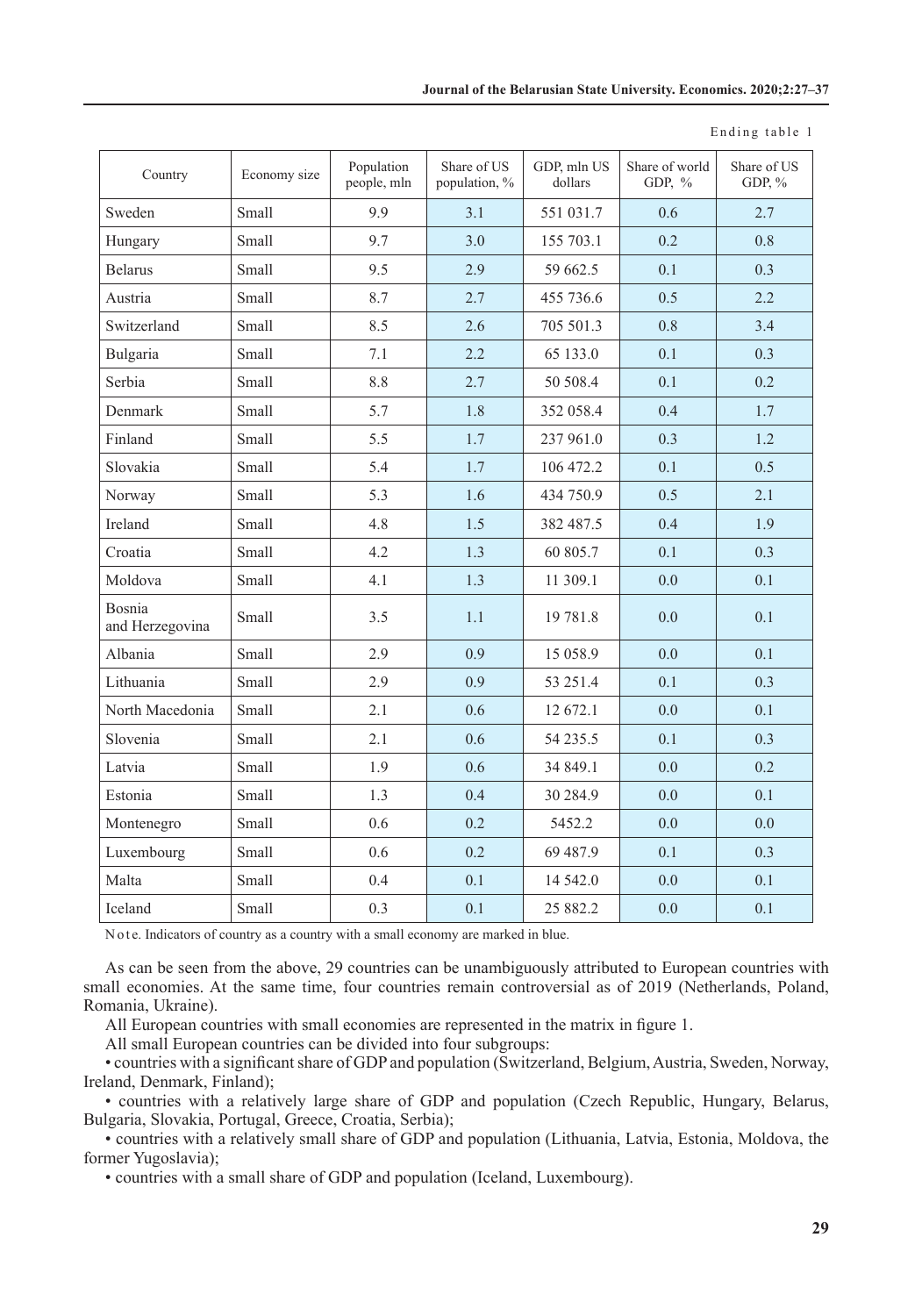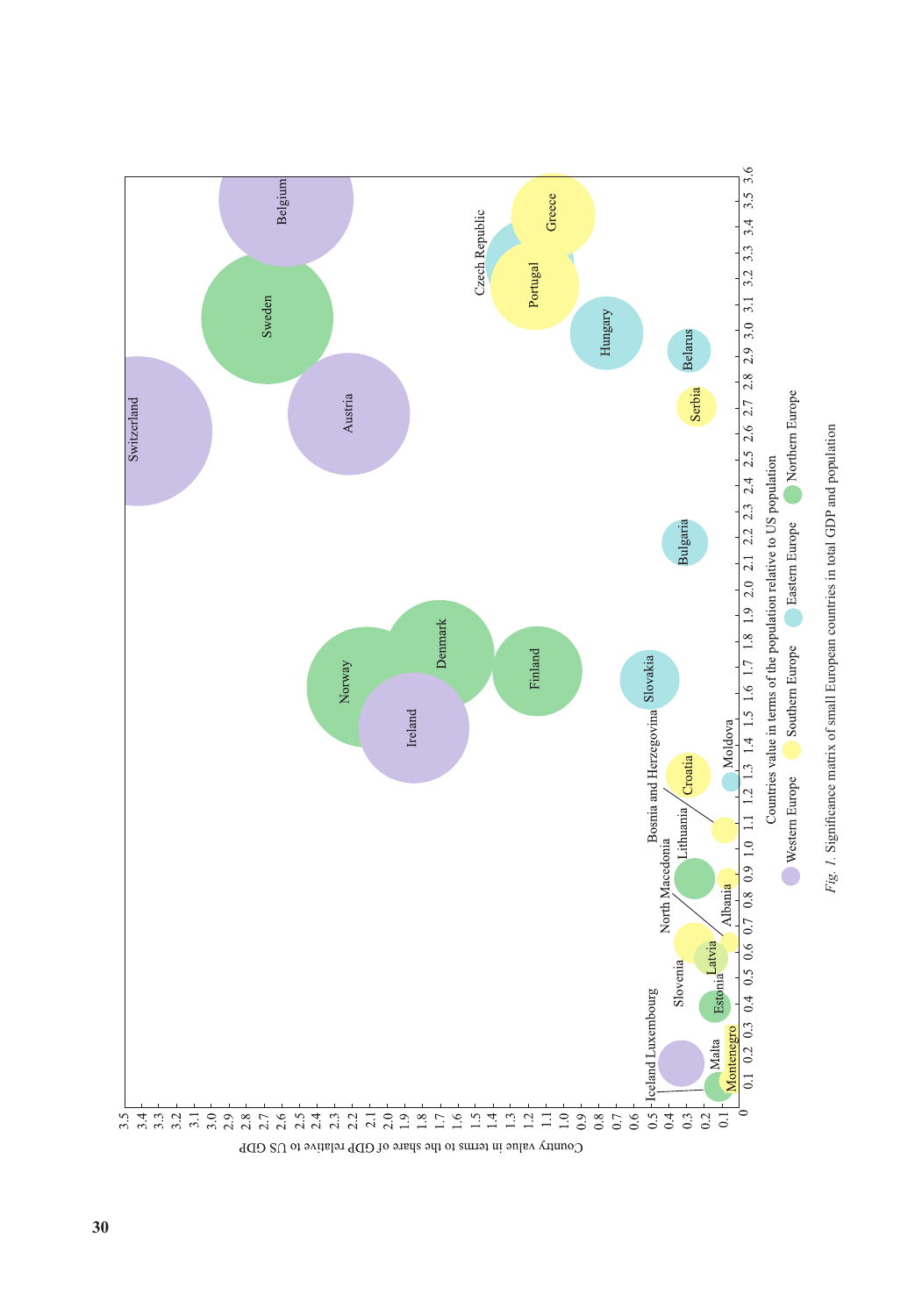It should be noted that the digital development of countries with a small open economy at this stage has its own specific features in the possession and retention of competitive advantages in the long term.

The development level of the digital transformation and the country's rating are measured on the basis of various composite indices integrating individual sub-indices responsible for individual digital transformations. The sub-indices values show the development level of country (geographical region) in the area of digital economy.

Well-known indices that characterise the development level of digital economy are considered in the work:

- ICT development index (IDI) [3];
- Digital economy and society index  $(DESI)^2$ ;
- IMD world digital competiveness index  $(WDCI)^3$ ;
- Digital evolution index (DEI) [4];
- Networked readiness index (NRI) [5];
- The UN global e-government development index (EGDI) [6];
- E-participation index (EPART) [6];
- Global connectivity index (GCI, Huawei)<sup>4</sup>;
- The global innovation index (GII) [7].

The places of European countries with small economies in the latest ratings of digital economy development are presented in table 2.

#### Table 2

| Country                   | IDI 2017       | <b>DESI 2019</b>  | <b>WDCI 2019</b>         | DEI 2017                 | <b>NRI 2019</b> | EGDI 2018    | <b>EPART 2018</b> | GCI 2019                 | GII 2019 |
|---------------------------|----------------|-------------------|--------------------------|--------------------------|-----------------|--------------|-------------------|--------------------------|----------|
| Austria                   | 21             | 13                | 20                       | 19                       | 15              | 20           | 45                | 19                       | 21       |
| Albania                   | 89             | $\qquad \qquad -$ | $\overline{\phantom{m}}$ |                          | 75              | 74           | 59                | $\overline{\phantom{m}}$ | 83       |
| <b>Belarus</b>            | 32             | $\equiv$          | $\overline{\phantom{0}}$ | $\qquad \qquad$          | 61              | 38           | 33                | 47                       | 72       |
| Belgium                   | 25             | 9                 | 25                       | 18                       | 20              | 27           | 59                | 20                       | 23       |
| Bulgaria                  | 50             | 27                | 45                       | 41                       | 49              | 47           | 35                | 34                       | 40       |
| Bosnia<br>and Herzegovina | 83             |                   |                          | $\qquad \qquad -$        | 81              | 105          | 125               |                          | 76       |
| Hungary                   | 48             | 23                | 43                       | 32                       | 38              | 45           | 69                | 31                       | 33       |
| Greece                    | 38             | 26                | 53                       | 38                       | 43              | 35           | 34                | 38                       | 41       |
| Denmark                   | $\overline{4}$ | $\overline{4}$    | $\overline{4}$           | $\overline{4}$           | 6               | $\mathbf{1}$ | $\mathbf{1}$      | 5                        | $\tau$   |
| Ireland                   | 20             | 6                 | 19                       | 16                       | 19              | 22           | 22                | 18                       | 12       |
| Iceland                   | $\mathbf{1}$   |                   | 27                       |                          | 21              | 19           | 75                |                          | 20       |
| Latvia                    | 35             | 17                | 36                       | 28                       | 39              | 57           | 75                |                          | 34       |
| Lithuania                 | 41             | 14                | 30                       | $\qquad \qquad -$        | 31              | 40           | 51                | 28                       | 38       |
| Luxembourg                | 9              | 6                 | 21                       | $\qquad \qquad$          | 11              | 18           | 19                | 16                       | 18       |
| Malta                     | 24             | 10                |                          | $\overline{\phantom{0}}$ | 26              | 30           | 39                |                          | 27       |
| Moldova                   | 59             |                   |                          | $\overline{\phantom{0}}$ | 66              | 69           | 37                | $\overline{\phantom{0}}$ | 58       |

**European countries in the latest ratings of digital economy development (2017–2019)**

<sup>3</sup>IMD world digital competitiveness ranking 2019 // IMD World Competitiveness Centre [Electronic resource]. URL: https://www. imd.org/contentassets/6b85960f0d1b42a0a07ba59c49e828fb/one-year-change-vertical.pdf (date of access: 25.05.2020). 4

Powering intelligent connectivity with global collaboration. Mapping your transformation into a digital economy with GCI 2019 // Huawei [Electronic resource]. URL: https://www.huawei.com/minisite/gci/en/index.html (date of access: 26.05.2020).

<sup>2</sup> Digital economy and society index // European Commission [Electronic resource]. URL: [https://digital-agenda-data.eu/datasets/](https://digital-agenda-data.eu/datasets/desi/visualizations) [desi/visualizations](https://digital-agenda-data.eu/datasets/desi/visualizations) (date of access: 26.05.2020).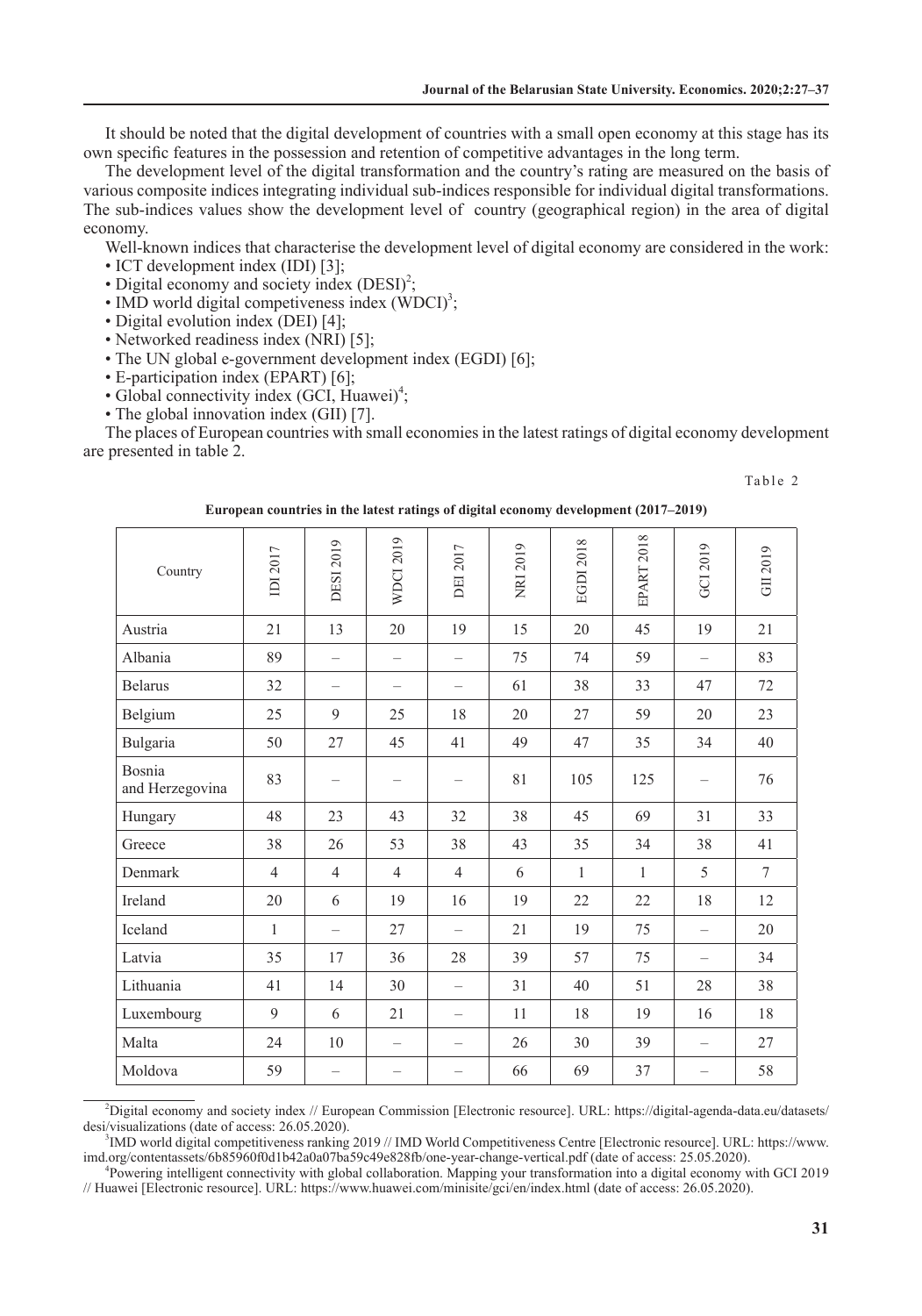| IDI 2017 | <b>DESI 2019</b>         | <b>WDCI 2019</b> | <b>DEI 2017</b>          | <b>NRI 2019</b> | <b>EGDI 2018</b> | <b>EPART 2018</b> | GCI 2019       | GII 2019       |
|----------|--------------------------|------------------|--------------------------|-----------------|------------------|-------------------|----------------|----------------|
| 7        |                          | 9                | 1                        | $\overline{4}$  | 14               | 11                | 8              | 19             |
| 44       | 18                       | 34               | 24                       | 28              | 29               | 30                | 24             | 32             |
| 69       |                          |                  | $\overline{\phantom{0}}$ | 65              | 79               | 71                |                | 59             |
| 55       |                          |                  |                          | 52              | 49               | 48                | 53             | 57             |
| 46       | 21                       | 47               | 33                       | 35              | 49               | 50                | 32             | 37             |
| 33       | 16                       | 32               | 29                       | 27              | 37               | 48                | 29             | 31             |
| 22       | $\mathbf{1}$             | 7                | 5                        | $\tau$          | 6                | $\mathbf{1}$      | 7              | 6              |
| 36       | 20                       | 51               | $\overline{\phantom{0}}$ | 44              | 55               | 57                | 39             | 44             |
| 61       |                          |                  | $\overline{\phantom{0}}$ |                 | 58               | 64                |                | 45             |
| 43       | 19                       | 37               | 27                       | 30              | 54               | 92                | 25             | 26             |
| 3        | $\overline{\phantom{0}}$ | 5                | 3                        | 5               | 15               | 41                | $\overline{2}$ | $\mathbf{1}$   |
| 11       | $\overline{2}$           | 3                | $\overline{2}$           | 1               | 5                | 19                | 3              | $\overline{2}$ |
| 17       | 8                        | 29               | 21                       | 23              | 16               | 27                | 21             | 24             |
| 176      | 28                       | 63               | 60                       | 121             | 193              | 193               | 79             | 129            |
|          |                          |                  |                          |                 |                  |                   |                |                |

Ending table 2

After studying the key indices, it is possible to calculate the place of each European country with a small economy in the overall ranking of digital transformation in 2019. The average rating cannot be calculated using the arithmetic mean method, because does not consider several key points:

 $\bullet$  different number of countries in different ratings: there is a difference in the fact that a country took  $4<sup>th</sup>$  place among 28 or among 193 participants;

• country's place change in a particular rating depending on year, i. e. country's movement direction and pace towards the digital economy;

• participation of each country in several ratings, moreover, during the year different countries take part in a different number of ratings.

Given above features, the formula for calculating an average place *N* in the final rating is the following:

$$
N = \frac{\sum_{i=1}^{m} \left( \frac{\ln n}{\ln(i+1)} \cdot e^{\frac{\Delta i}{n}} \right)}{m},
$$

where  $i$  – country place in the current ranking;  $n$  – total number of countries in the current ranking;  $e$  – Eulerian number; Δ*i* – difference between the country's places in the previous and current ratings; *m* – total number of ratings, in which the country participates in the current year.

It is important to note the possibility of the following situation: the country is present in the ranking of this year, but it is absent in the last year, and vice versa. As an example, it can be taken Latvia and Bulgaria, which took  $28<sup>th</sup>$  and  $41<sup>st</sup>$  places, respectively in the DEI 2017 ranking (total number of places is 60), but absented in DEI 2014 (total number of places is 50). Or, as an another example, it can be cited Belarus, which was not included in the NRI 2016 rating (where 139 countries were present), however in the NRI 2019 rating the country took  $61<sup>st</sup>$  position out of 121. Thus, for the correct calculation of the total rating it should be assigned the  $25<sup>th</sup>$  place for Latvia and Bulgaria in DEI 2014, as well as the  $69<sup>th</sup>$  place for Belarus in NRI 2016, i. e. the average values in respective ratings.

For calculations, an additional table 3 was compiled, which shows the places of small European countries in the penultimate ratings of digital economy development.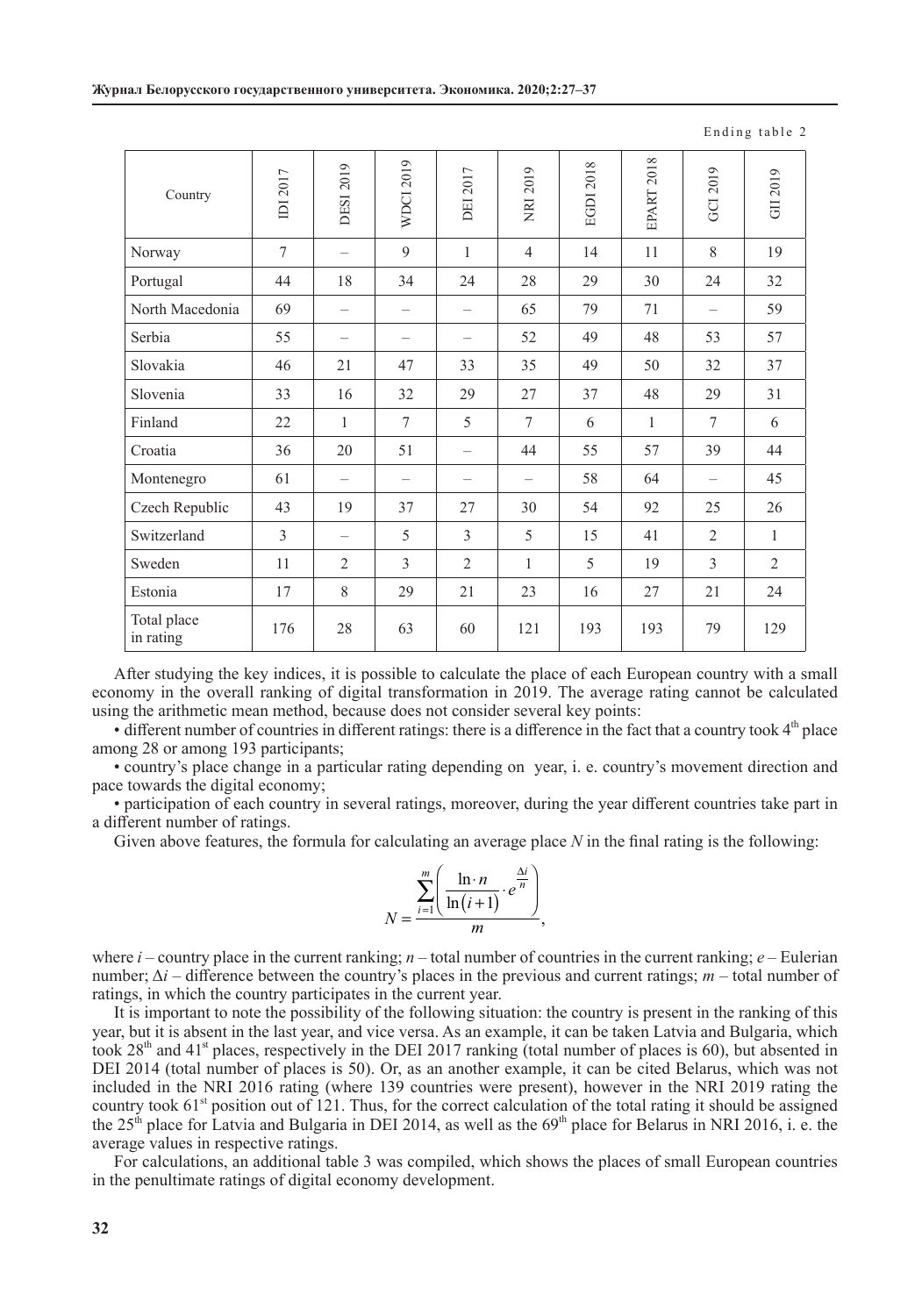## Table 3

| Country                   | IDI 2016       | <b>DESI 2018</b>         | <b>WDCI 2018</b>         | <b>DEI 2014</b>          | NRI 2016          | EGDI 2016      | $\begin{array}{c} \mathrm{EPART} \\ 2016 \end{array}$ | GCI 2018          | GII 2018       |
|---------------------------|----------------|--------------------------|--------------------------|--------------------------|-------------------|----------------|-------------------------------------------------------|-------------------|----------------|
| Austria                   | 24             | 12                       | 15                       | 10                       | 20                | 16             | 14                                                    | 20                | 21             |
| Albania                   | 89             | $\overline{\phantom{0}}$ | $\qquad \qquad -$        |                          | 84                | 82             | 55                                                    |                   | 83             |
| <b>Belarus</b>            | 31             | $\qquad \qquad -$        | $\qquad \qquad -$        |                          | $\qquad \qquad -$ | 49             | 76                                                    | 42                | 86             |
| Belgium                   | 23             | 9                        | 23                       | 20                       | 23                | 19             | 55                                                    | 20                | 25             |
| Bulgaria                  | 53             | 26                       | 43                       |                          | 69                | 52             | 43                                                    | 43                | 37             |
| Bosnia<br>and Herzegovina | 81             |                          | $\overline{\phantom{0}}$ |                          | 97                | 92             | 89                                                    |                   | 77             |
| Hungary                   | 49             | 23                       | 46                       | 44                       | 50                | 46             | 91                                                    | 30                | 33             |
| Greece                    | 38             | 27                       | 53                       | 41                       | 70                | 43             | 65                                                    | 34                | 42             |
| Denmark                   | $\overline{3}$ | $\mathfrak{Z}$           | $\overline{4}$           | 11                       | 11                | 9              | 22                                                    | $\tau$            | 8              |
| Ireland                   | 19             | $8\,$                    | 20                       | 16                       | 25                | 26             | 39                                                    | 16                | 10             |
| Iceland                   | $\overline{2}$ | $\overline{\phantom{0}}$ | 21                       | $\qquad \qquad -$        | 16                | 27             | 50                                                    |                   | 23             |
| Latvia                    | 40             | 17                       | 35                       |                          | 32                | 45             | 84                                                    |                   | 34             |
| Lithuania                 | 41             | 14                       | 29                       |                          | 29                | 23             | 17                                                    | 24                | 40             |
| Luxembourg                | 9              | 6                        | 24                       |                          | 9                 | 25             | 43                                                    | 13                | 15             |
| Malta                     | 25             | 10                       | $\qquad \qquad -$        |                          | 34                | 30             | 25                                                    | $\qquad \qquad -$ | 26             |
| Moldova                   | 63             |                          |                          |                          | 71                | 65             | 50                                                    |                   | 48             |
| Norway                    | 10             | $\qquad \qquad -$        | 6                        | 14                       | $\overline{4}$    | 18             | 27                                                    | 9                 | 19             |
| Portugal                  | 44             | 18                       | 32                       | 26                       | 30                | 38             | 50                                                    | 25                | 32             |
| North Macedonia           | 68             | $\qquad \qquad -$        | $\qquad \qquad -$        |                          | 46                | 69             | 65                                                    |                   | 84             |
| Serbia                    | 55             |                          |                          |                          | 75                | 39             | 17                                                    | 53                | 55             |
| Slovakia                  | 47             | 20                       | 50                       | 36                       | 47                | 67             | 82                                                    | 31                | 36             |
| Slovenia                  | 33             | 16                       | 34                       | 28                       | 37                | 21             | 37                                                    | 26                | 30             |
| Finland                   | 21             | $\overline{4}$           | $7\phantom{.0}$          | $\tau$                   | $\overline{2}$    | $\mathfrak{H}$ | 8                                                     | 6                 | $\tau$         |
| Croatia                   | 42             | 21                       | 44                       | $\overline{\phantom{0}}$ | 54                | 37             | 25                                                    | 35                | 41             |
| Montenegro                | 56             | $\overline{\phantom{0}}$ | $\overline{\phantom{0}}$ | $\qquad \qquad -$        | 51                | 47             | 17                                                    | $\qquad \qquad -$ | 52             |
| Czech Republic            | 39             | 19                       | 33                       | 31                       | 36                | 50             | 76                                                    | 29                | 27             |
| Switzerland               | $\overline{4}$ | $\qquad \qquad -$        | 5                        | 5                        | $\overline{7}$    | 28             | 72                                                    | $\overline{4}$    | $\mathbf{1}$   |
| Sweden                    | $8\,$          | $\overline{2}$           | $\mathfrak{Z}$           | $\mathbf{2}$             | $\mathfrak{Z}$    | 6              | 27                                                    | $\mathfrak{Z}$    | $\overline{3}$ |
| Estonia                   | 14             | $7\phantom{.0}$          | 25                       | 24                       | 22                | 13             | 22                                                    | 22                | 24             |

**European countries in the penultimate ratings of digital economy development (2014–2018)**

According to the formula, the average ratings of small European countries were calculated according to the level of digital development in 2017–2019 (table 4).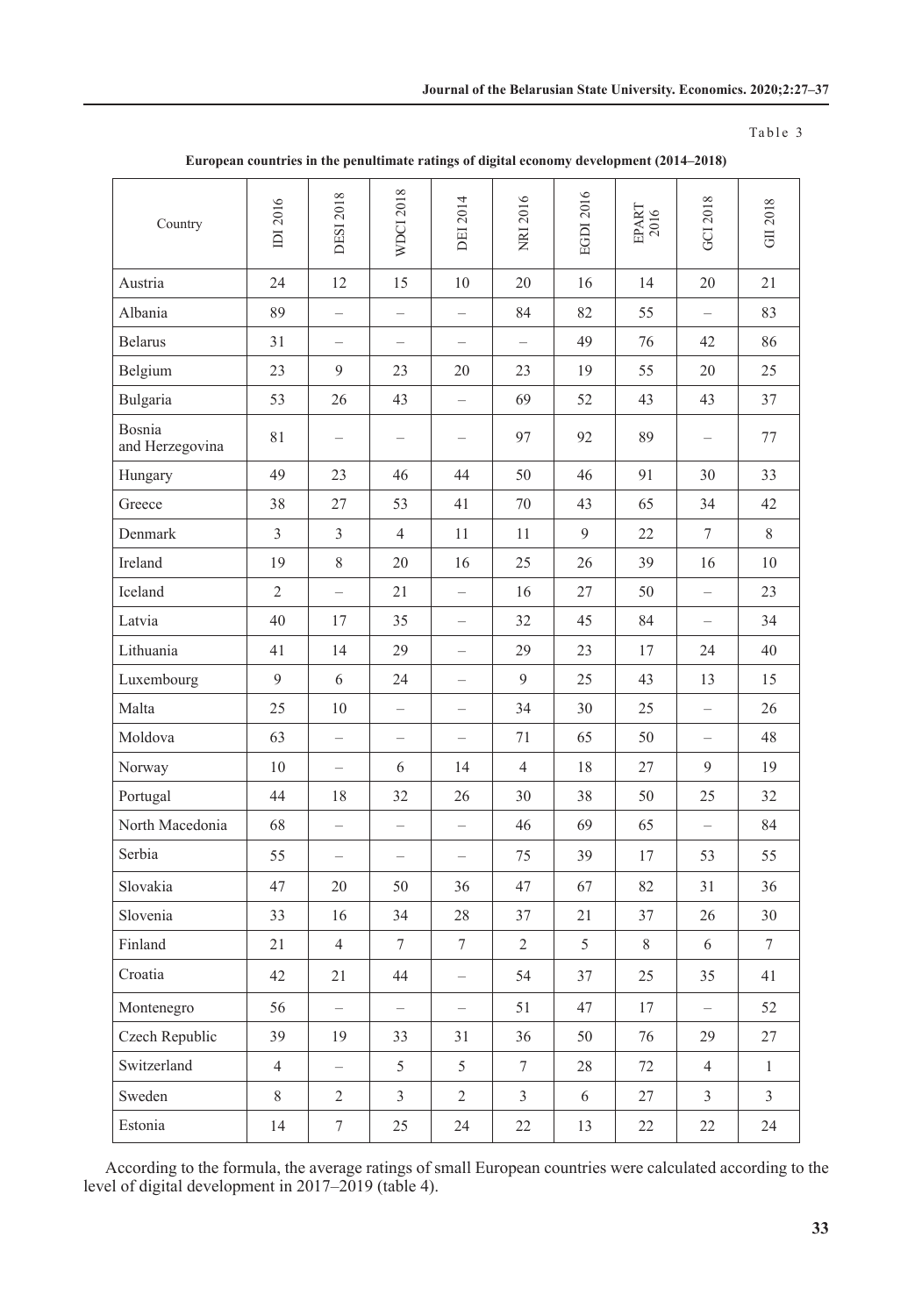#### Table 4

| Place          | Country                | Country index | Europe region          |
|----------------|------------------------|---------------|------------------------|
| $\mathbf{1}$   | Denmark                | 3.82546       | Northern Europe        |
| $\overline{2}$ | Sweden                 | 3.46908       | Northern Europe        |
| $\overline{3}$ | Switzerland            | 3.32653       | Western Europe         |
| $\overline{4}$ | Finland                | 3.19041       | Northern Europe        |
| 5              | Norway                 | 2.81022       | Northern Europe        |
| 6              | Iceland                | 2.44225       | Northern Europe        |
| 7              | Luxembourg             | 1.77525       | Western Europe         |
| 8              | Ireland                | 1.65771       | Western Europe         |
| 9              | Estonia                | 1.50705       | Northern Europe        |
| 10             | Malta                  | 1.47770       | <b>Southern Europe</b> |
| 11             | Austria                | 1.45211       | Western Europe         |
| 12             | Belgium                | 1.45144       | Western Europe         |
| 13             | <b>Belarus</b>         | 1.39000       | Eastern Europe         |
| 14             | Portugal               | 1.38529       | <b>Southern Europe</b> |
| 15             | Greece                 | 1.32998       | <b>Southern Europe</b> |
| 16             | Slovenia               | 1.31665       | <b>Southern Europe</b> |
| 17             | Slovakia               | 1.31421       | Eastern Europe         |
| 18             | Hungary                | 1.31130       | Eastern Europe         |
| 19             | Czech Republic         | 1.28329       | Eastern Europe         |
| 20             | Lithuania              | 1.26971       | Northern Europe        |
| 21             | Moldova                | 1.26888       | Eastern Europe         |
| 22             | Latvia                 | 1.26360       | Northern Europe        |
| 23             | Bulgaria               | 1.25453       | Eastern Europe         |
| 24             | Serbia                 | 1.24134       | <b>Southern Europe</b> |
| 25             | Croatia                | 1.19811       | <b>Southern Europe</b> |
| 26             | Albania                | 1.19365       | <b>Southern Europe</b> |
| 27             | North Macedonia        | 1.19249       | <b>Southern Europe</b> |
| 28             | Montenegro             | 1.19130       | <b>Southern Europe</b> |
| 29             | Bosnia and Herzegovina | 1.09628       | <b>Southern Europe</b> |

**Rating of small European countries in terms of digital development using a new method of calculation**

It is necessary to pay attention to the dependence of the digital development level on the region, in which the country is located (based on the results of the rating).

According to the UN nomenclature, European countriesare divided into four main regions: Western, Eastern, Northern and Southern Europe. For clarity, these countries are highlighted in different colors in table 4.

It can be observed that the Scandinavian countries of Northern Europe got the highest scores (the first five out of six places of the rating), then there is a cluster of Western European countries, the «old» countries of Southern Europe (Malta is the leader) are lower in the rating, the countries of Eastern Europe are in the middle of the rating, the minimum scores have countries of Southern Europe located in the west of the Balkan Peninsula (the former Yugoslavia). Lithuania and Latvia, related to Northern Europe, are significantly inferior to the Scandinavian countries in terms of points, but Estonia is actively competing with them and is improving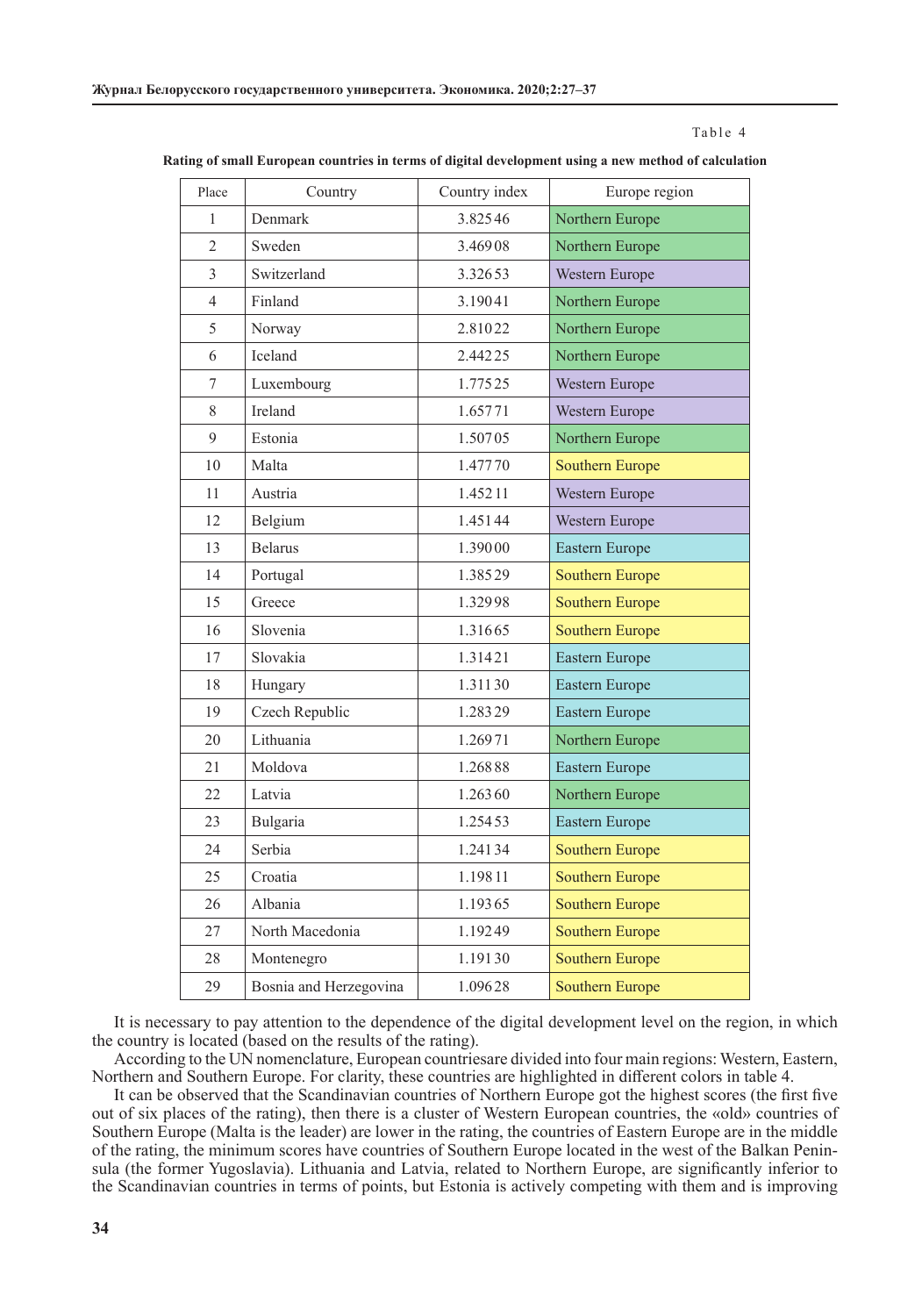its position in the digitalisation race every year. The Republic of Belarus, occupying  $17<sup>th</sup>$  place, is one of the leaders among Eastern European countries.

It should be noted the high level of digitalisation of small European countries in Northern Europe: Denmark, Sweden, Finland, Iceland and Norway. In this race, they were able to break far ahead of many large developed countries, continuing to set themselves more and more ambitious goals and objectives.

Based on the high digitalisation rates of the economies of the Scandinavian countries, one cannot but wonder: why these relatively small countries with a small population and, according to historians, which lagged behind in development from countries with «classical capitalism» for a long time, could become universally recognised innovation centres in Europe and continue to hold leading positions for more than 10 years?

The reason for this can be called an effective government policy, focused on building effective innovation systems based on triple helix and quadruple helix, the distribution of a significant share of the state budget expenditures on R&D, support and stimulation of digital transformation processes by goverment. Triple helix principle can be interpreted as the interaction of innovative efforts of the state, business and the education sector (primarily universities). In recent years, researchers have noticed a significant impact on innovative processes from the various social sectors, which can be called quadruple helix. As a result, it becomes even more effective interaction, as the support of the population can contribute to the speedy construction of an innovative economy. However, in practice, quadruple helix principle is implemented only in Northern Europe countries, where various social groups actively participate in creation and implementation of digital development models. The main reason for this phenomenon is the significant role of the population of the Scandinavian countries in building a welfare state. Society is the basis of all changes in these countries, both internal and external, the basis for solving all problems (social, economic and environmental).

All Northern European countries are characterised by a strategy that defines goals and directions of digitalisation and bases on economic interests and the provides better living conditions for the population through digital technologies using.

For example, the basis for building the digital economy in Denmark was Digital strategy 2016–2020, according to which the Danish government committed itself to becoming digital by default. Interestingly, the strategy was written in English: this confirms the willingness of Denmark to become an international center for business digitalisation. Due to Digital strategy for 2016–2020 (hereinafter – strategy) Denmark continues to evolve along the path of digital governance, communications and electronic services. The specific areas of this Strategy are the following: a convenient and simple digital public sector; more efficient use and faster data processing; improving platform for the business community; public data sector presence as a growth factor; an efficient utilities sector; data protection in the public sector; sustainable digital infrastructure and digitisation for everyone. The Strategy emphasises the need for close cooperation of public sector with business, interested organisations and other actors in laying the foundation for a flexible and adaptive society, ready to create an increasingly digitalised world.

European experts on digital transformation believe that key factors of Denmark's competitiveness are development of high-speed mobile communications, widespread use of Internet, including provision of Internet services, population «familiarisation» with digital innovations, number of IT specialists, and active use of digital technologies in business sphere. Based on Digital growth strategy of Denmark for 2018–2025 adopted in January 2018 measures are being taken to correlate the processes of education and vocational training at various levels with the needs of the business sector.

The basis of Swedish economy digitalisation is Digital strategy, which was developed in 2017. It includes several main areas of development: improving digital literacy, ensuring security, stimulating creation and implementation of innovations, leadership, and infrastructure developing. In addition, the National cybersecurity strategy was adopted and many new digital projects were implemented in Sweden in 2017, e. g., the SmartCoding is a project that will help ensure gender equality in the IT field, helping women learn programming. Also there are regional and local strategies for certain aspects, for example, in terms of connecting to the Internet. In addition, Sweden can boast of the rapid growth in the digital services trade, significant investment in knowledge and stimulation of innovation, as well as the creation of new business models using big data and artificial intelligence technologies.

The first large-scale document in the field of Finnish economy digitalisation was «Productive and innovative Finland. Action plan in the field of digital technologies for 2011–2020». This plan was adopted back in 2011. Principally, Finland was one of the first countries that, at the highest level, drew attention to the importance and prospects of digitising its economy. The key objectives of this plan were to ensure public access to public data and its effective use, development of user-oriented services, providing older people the opportunity to lead an active lifestyle, sustainable development through the development of new technologies. The peculiarity of Finnish economy digitalisation lies in the fact that it is carried out in conditions of a high level of social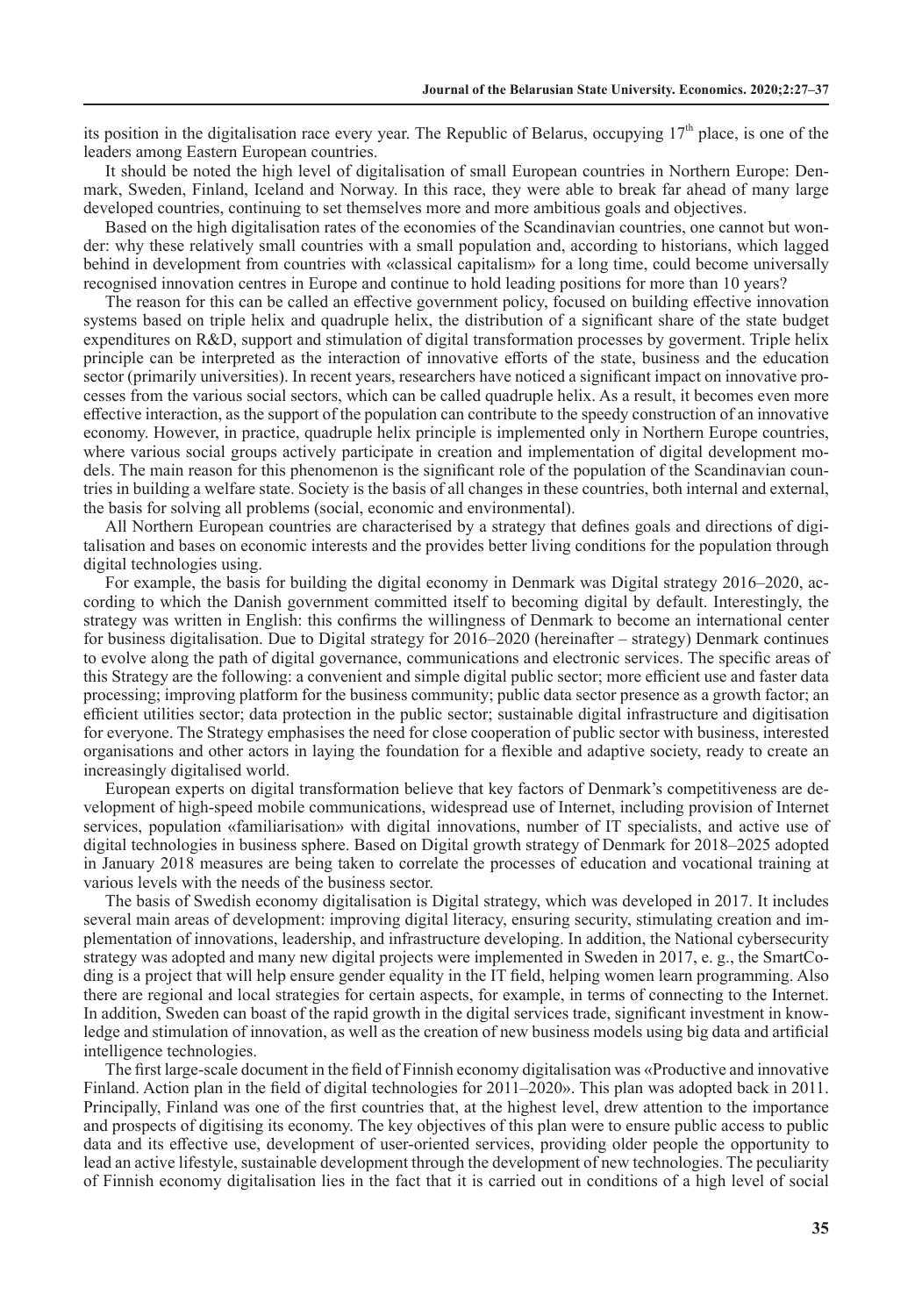responsibility (from protecting the environment to equal rights and opportunities for citizens) and stimulates the «smart» digitalisation available to all citizens. Digital skills possession, fixed and mobile communications, the Internet and Internet services use, state-owned digital services development, as well as digital technologies integration in business are Finland's main competitive advantages. National program for the development of artificial intelligence was adopted in 2017 to achieve the country's leadership in artificial intelligence use.

Norway adopted several agendas for the information society and (or) digital government (e. g., eNorway plans) between 2005 and 2017. Although each of these programme documents emphasised different orientation, reflecting different views on problems based on changing political priorities, and defined different goals, these programs relied on achievements and general problematic issues. As a result, this interconnected model has ensured continuity in the process of developing and implementing policies. So that Norway becomes one of the leading countries in the creation of digital government.

The current Digital agenda for Norway (also known as White paper), introduced by the government in 2016, emphasises the need to use digital technology to modernise and simplify processes in the public sector, as well as ICT and digitalisation are seen as tools to ensure strategic competitive advantage country. To improve the quality of citizens life and enterprises work and productivity, the following priorities of the government (Ministry of Local Government and Regional Development of Norway) are defined in the White paper:

• user focus: use of technologies that provide high-quality and integrated public services for citizens and simplify everyday life;

• ICT as a significant contribution to innovation and productivity: digitise government operations in ways that support overall digital innovation and business competitiveness;

• fostering digital competency and inclusiveness: continuous improvement of digital competence and inclusiveness at all life stages and in all population groups (e. g., migrants, refugees);

• effective public sector digitalisation: digital technology introduction in public sector reform in order to reduce management complexity level and provide user-friendly digital services. Common solutions development and promotion of its use in central and local authorities, as well as ensuring compatibility with European solutions;

• reliable data protection and information security: data protection and security consideration as integrated elements of ICT development and use. Citizens need to have operational control over own data. Securing ICTs to maintain confidence in digital solutions.

The Norwegian government plans to increase investment in educational programmes. In the near future, the following promising aspects will be considered: creation of a large number of educational institutions with best practices in the field of ICT, promoting expansion and strengthening of scientific community in the field of ICT, strengthening ICT research based on a long-term research and higher education plan, well-defined technological perspective inclusion in basic education.

The Scandinavian countries governments understand that in order to ensure stable and successful economy development, it is necessary to enable population to play a leading role in production and distribution of material goods. Human capital is not only a combination of knowledge and skills, but also investments in improving population welfare, encouraging citizens to engage in self-education, generate new ideas, develop innovations that contribute to production sphere development. All this can be achieved only if the government takes all measures to achieve maximum results in the direction of digital economy formation and development. Therefore, the Republic of Belarus, which wants to improve performance in ratings and indices, needs to correctly prioritise to build a digital economy.

## **Библиографические ссылки**

1. Головенчик ГГ, Ковалев ММ. *Цифровая экономика.* Минск: Издательский центр БГУ; 2019. 395 с.

2. Давыденко ЕЛ, Ботеновская ЕС, Жуковская ОЮ, Столярова ЕВ, Руденков ВМ, Матюшевский ЯС, редакторы. *Страны с малой экономикой в условиях интеллектуализации, дигитaлизации и экологизации.* Минск: ИВЦ Минфина; 2019. 350 с.

3. Woodall M, Gibson M, editors. *Measuring the information society report. Volume 1.* Geneva: International Telecommunication Union; 2017. 156 p.

4. Chakravorti B, Chaturvedi RSh. *Digital planet 2017: How competitiveness and trust in digital economies vary across the world.*  Medforf: The Fletcher School; 2017. 70 p. Co-published by the Tufts University.

5. Dutta S, Lanvin B, editors. *The network readiness index 2019: towards a future-ready society.* Washington: Portulans Institute; 2019. 310 p.

6. *United Nations E-Government Survey 2018: Gearing e-government to support transformation towards sustainable and resilient societies.* New York: United Nations; 2018. 30 p.

7. Dutta S, Lanvin B, Wunsch-Vincent S, editors. *Global innovation index 2019: creating healthy lives – the future of medical innovation. 12th edition.* Geneva: Cornell University, INSEAD, WIPO; 2019. 451 p. Co-published by SC Johnson College of Business, World Intellectual Property Organisation.